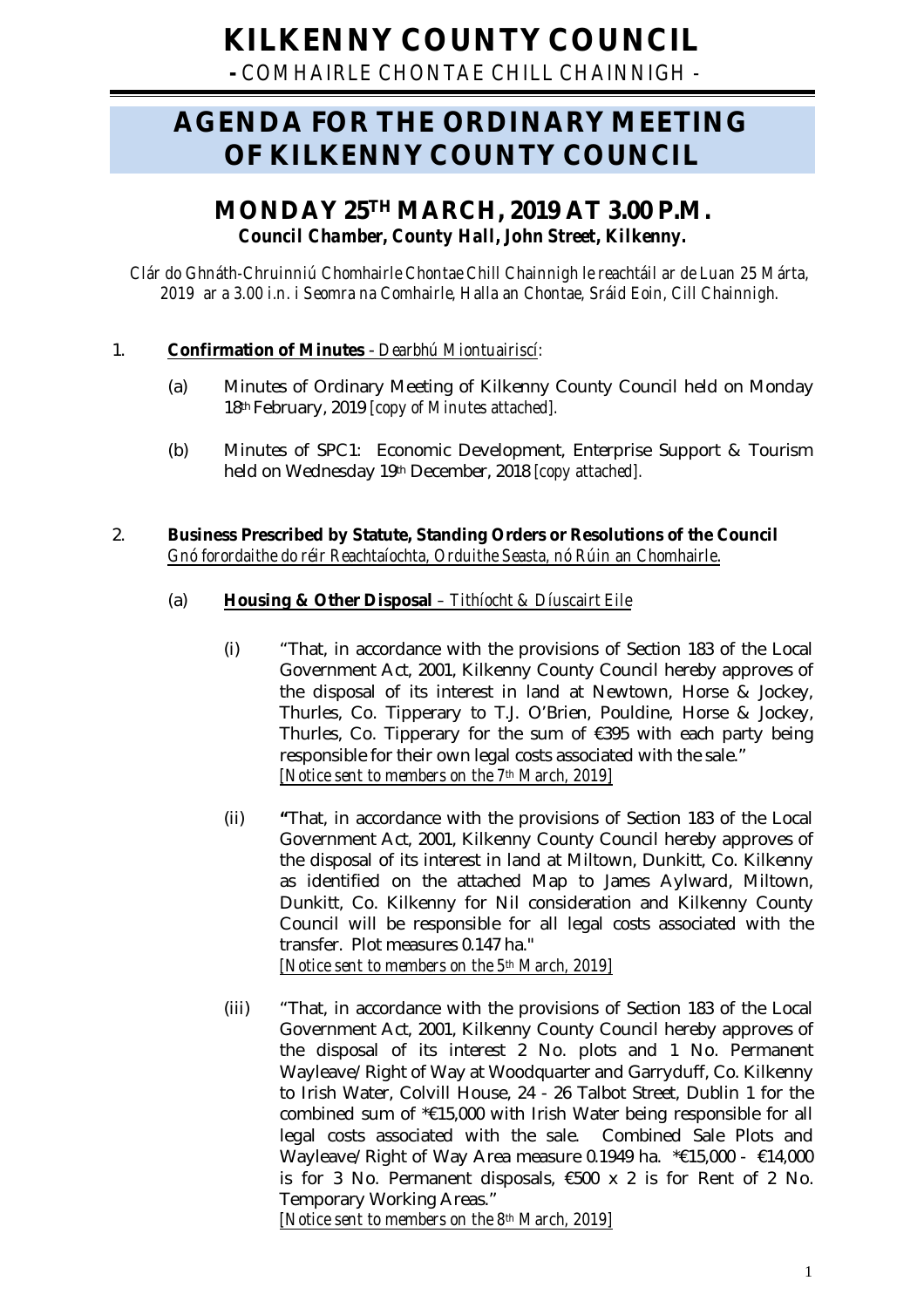# (b) **Planning** *– Pleanail*

- (i) Taking in Charge: Archersfield, Kilmaganny.
- (ii) Chief Executive's Report on Submissions to Material Alterations to the Draft Thomastown Area Plan 2019.
- (iii) Chief Executive's Report on Submissions to Material Alterations to the Draft Callan Area Plan 2019.
- (iv) Part 8: Two Houses at Shanganny, Jenkinstown.
- (v) Part 8: Two Houses at Inchacarron, Mullinavat.
- (vi) Part 8: Extension at Skeaghcloran, Callan.
- (vii) Proposed Part 8 New Library at Mayfair *[Presentation]*

# (c) **Roads** - *Boithre*

(i) Rás na mBan *[Presentation at 5.00 p.m.]*

# (d) **Community & Culture** - *Pobol Cultúr*

(i) Creative Ireland Fund *[Presentation].*

# (e) **Finance -** *Airgeadas*

(i) Annual Financial Statement *[Report Attached]*

# (f) **Corporate Affairs** - *Gnóthaí Corparáideacha*

- (i) Annual Report 2018 *[Report Attached].*
- (ii) 2018 Annual Report for the Audit Committee *[Report Attached].*
- (iii) Language Scheme 2019 2022 *[Report Attached].*
- (iv) Issue of Polling Information Cards
- (v) Naming of Infrastructure *[Report Attached]*
- (vi) Chief Executives Monthly Report *[Report Attached].*

# 3. **Correspondence** *- Comhfhreagras*

#### 4. **Business adjourned from a previous Meeting***- Gnó ar athló ó chruinniúroimhe seo*

#### 5. **Fix Dates & Times of Meetings** *- Dátaí agus Amanta do chruinnithe a shocrú:*

- (i) Schedule of Meetings from March 2019 to June 2019 [Attached].
- (ii) Fix date for Cathaoirleach's Reception.

#### 6. **Consideration of Reports & Recommendations of Committees of the Council***-Plé ar Thuairiscí agus Moltaí ó Choistí an Comhairle:*

(i) Report of SPC 1: Economic Development, Enterprise Support & Tourism held on Wednesday, 19th December, 2018 *[copy of Report attached].*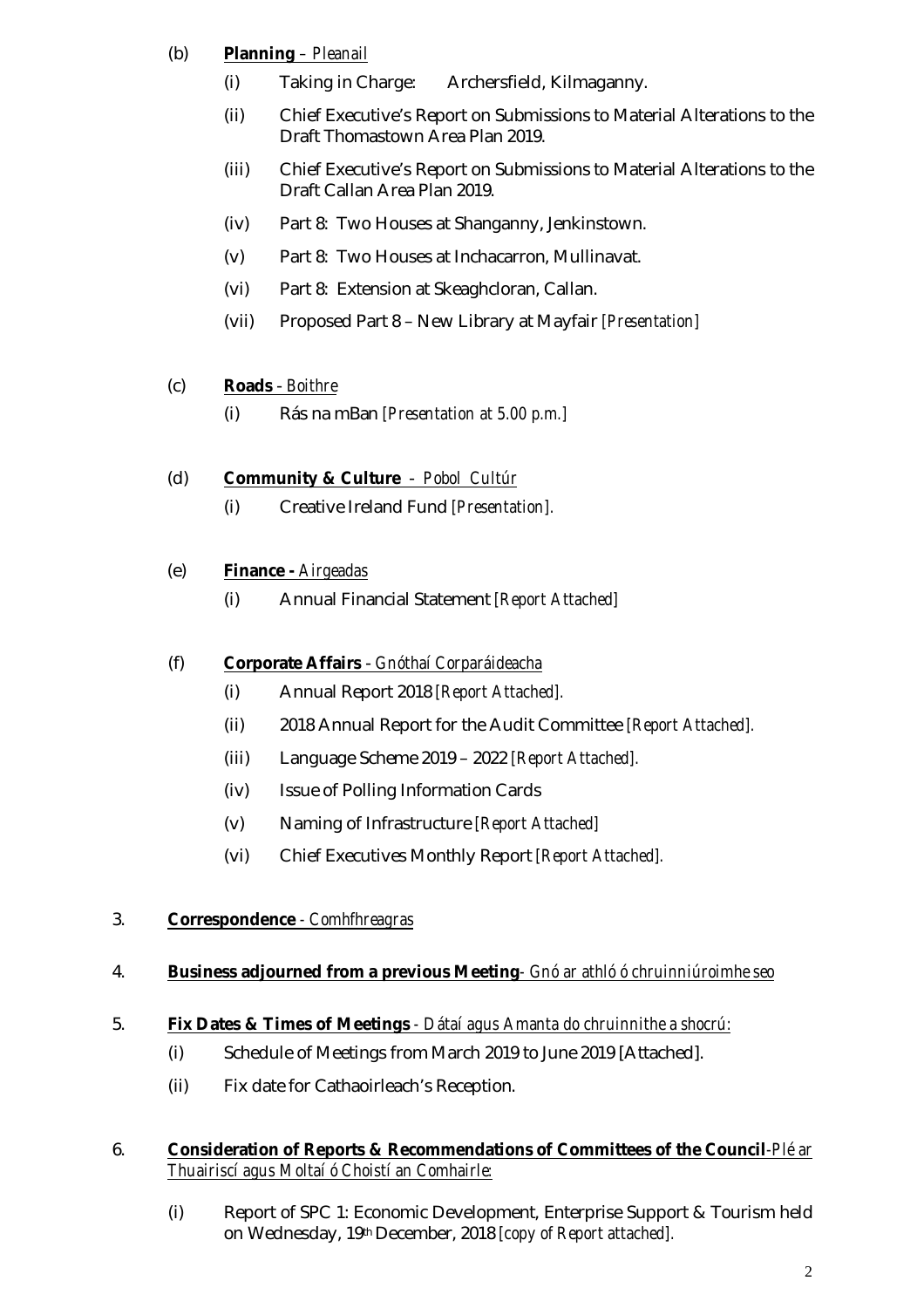7. **Other Business set forth in the Notice convening the Meeting –** *Gnó Eile romhainn i bhFógra reachtála an Chruinnithe*

#### 8. **Education & Training***– Oideachas agus Oiliúint*

(i) Conferences – Request for approval to attend as per circulated list *[Attached].*

#### 9. **Matters Arising from Minutes** - *Gnótha ag éirí as Miontuairiscí*

#### 10. **Any Other Business** - *Aon Ghnó Eile*

#### 11. **Notices of Motion** - *Fógraí Rúin:*

#### **06 (19) Cllr. Patrick McKee**

"Kilkenny County Council calls on the Minister for Health Simon Harris T.D, to introduce as soon as is possible "safe access zones" around healthcare facilities that are providing for the termination of pregnancies.

Kilkenny County Council believes that "safe access zones" are necessary to protect women against unnecessary distress and anxiety, and indeed harassment, intimidation and bullying when accessing what is a lawful medical service.

Kilkenny County Council acknowledges and respects the right of a citizen to engage in peaceful process, but believes that those engaging in anti-abortion protests in and around healthcare facilities are not engaged in legitimate public protest but rather they are targeting service users and healthcare professionals".

#### **09 (19) Cllr. Patrick O'Neill**

"That Kilkenny County Council change the zoning of the old engineering factory in Bennettsbridge from community to commercial use in order to facilitate potential job creation in the Village"

#### **10 (19) Cllr. Mary Hilda Cavanagh**

"That this Council request the South East Regional Drug and Alcohol Task Force who have commissioned WIT to undertake research and come up with priorities for a strategy for the South-East, consult much more widely in towns and all over Kilkenny, though public meetings and the provision of a confidential phone line, to ensure that it gains a clear understanding of the scale of the drugs problem in our communities."

#### **11 (19) Cllr. Mary Hilda Cavanagh**

"That this Council write to the Minister for Education and Skills to draw his attention to the successful revitalisation of a former ghost estate in Urlingford and the consequent demand for places at Urlingford NS; and further, the need for greater coordination between Local Authorities and the Department of Education and Skills."